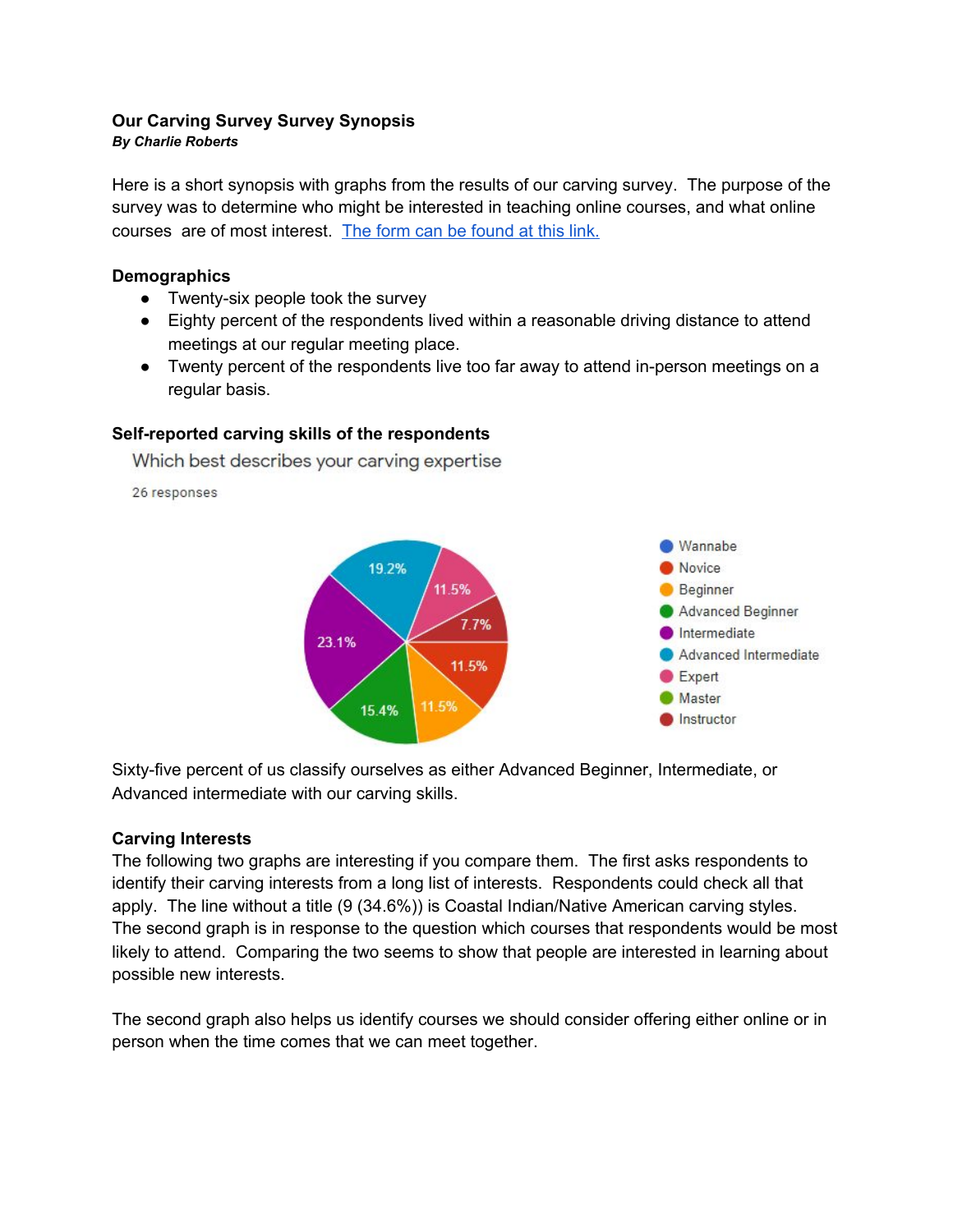What are your carving interests (check all that apply)?

26 responses



Choices for most likely to take the class.



### **Online Instruction**

Most of us were not at all interested in trying to teach online and few of us felt we had the skills or tools necessary to teach online. Only nine people even responded to some kind of